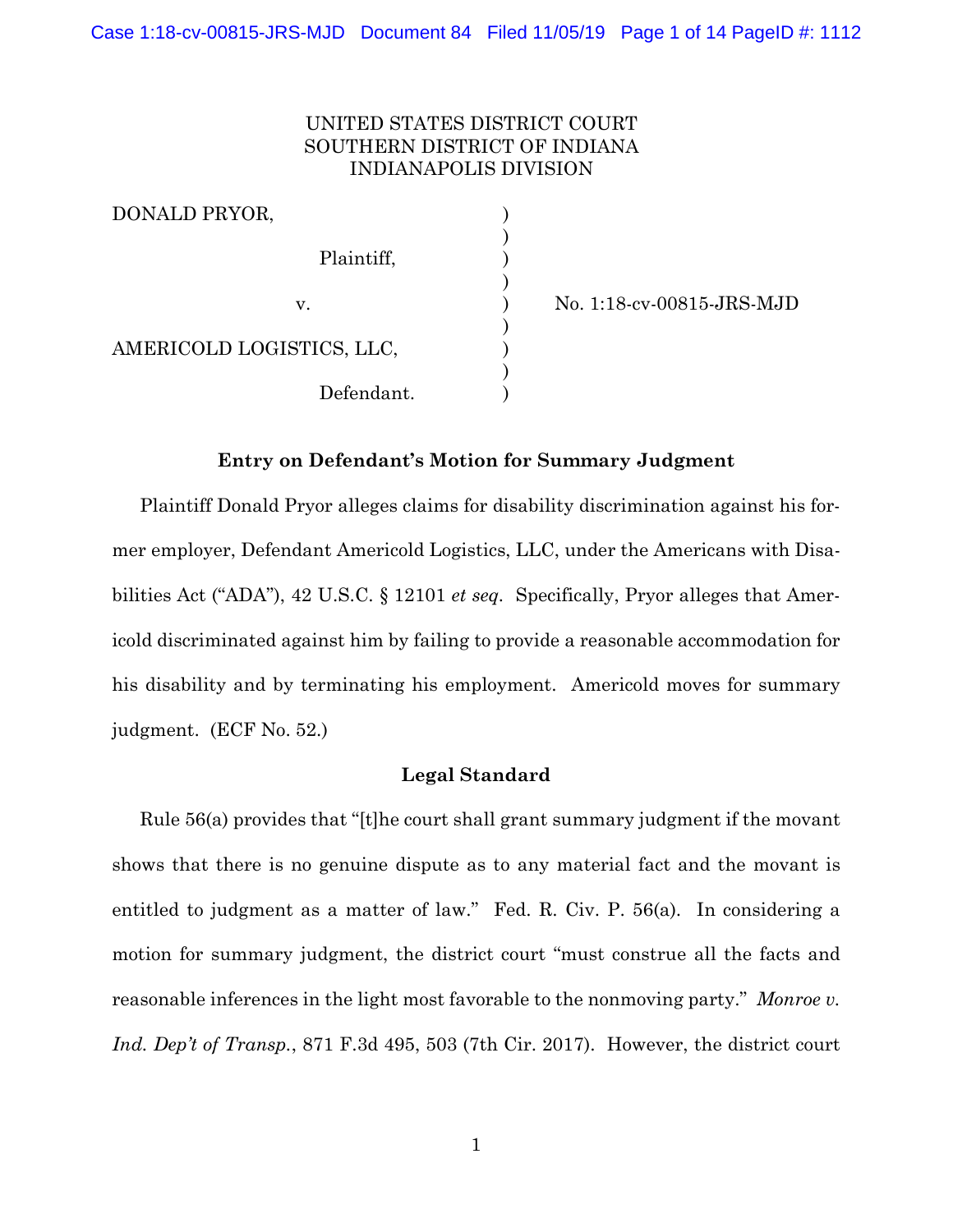must also view the evidence "through the prism of the substantive evidentiary burden," *[Anderson v. Liberty Lobby, Inc.](https://www.westlaw.com/Document/I3a8518e29c9d11d991d0cc6b54f12d4d/View/FullText.html?transitionType=Default&contextData=(sc.Default)&VR=3.0&RS=da3.0&fragmentIdentifier=co_pp_sp_780_254)*, 477 U.S. 242, 254 (1986), and does not draw "inferences that are supported by only speculation or conjecture," *Singer v. Raemisch*, 593 F.3d 529, 533 (7th Cir. 2010).

To withstand a properly supported motion for summary judgment, Plaintiff "must do more than raise some metaphysical doubt as to the material facts; he must come forward with specific facts showing that there is a genuine issue for trial." *Id*. "Where the record taken as a whole could not lead a rational trier of fact to find for the nonmoving party," summary judgment should be granted. *[Matsushita Elec. Indus. Co.](https://www.westlaw.com/Document/I1d196aaa9c9711d993e6d35cc61aab4a/View/FullText.html?transitionType=Default&contextData=(sc.Default)&VR=3.0&RS=da3.0&fragmentIdentifier=co_pp_sp_780_587)  v. Zenith Radio Corp.*[, 475 U.S. 574, 587 \(1986\)](https://www.westlaw.com/Document/I1d196aaa9c9711d993e6d35cc61aab4a/View/FullText.html?transitionType=Default&contextData=(sc.Default)&VR=3.0&RS=da3.0&fragmentIdentifier=co_pp_sp_780_587)*.*

#### **Background**

Americold provides temperature-controlled food warehousing and distribution services. Its Indianapolis warehouse consists of five cooler rooms, two freezer rooms, a loading dock, a designated battery-changing room, and a small office. (Pryor Dep. 14:2–7, 18:8–14, 24:4–5, 27:6–8, ECF No. 53-1.) The cooler rooms, the loading dock, the battery room, and the office are kept at 38 degrees. (Pryor Dep. 14:14–16, 23:20– 21, 24:18–20, 27:15–18, 27:23–25.) The freezer rooms are kept at subzero temperatures. (Pryor Dep. 23:17–19.)

Beginning in August 2011, Pryor worked the second shift (6 p.m. to 6 a.m.) at the Indianapolis warehouse as a Lift Truck Operator ("LTO"). (Pryor Dep. 8:17–24, 11:8–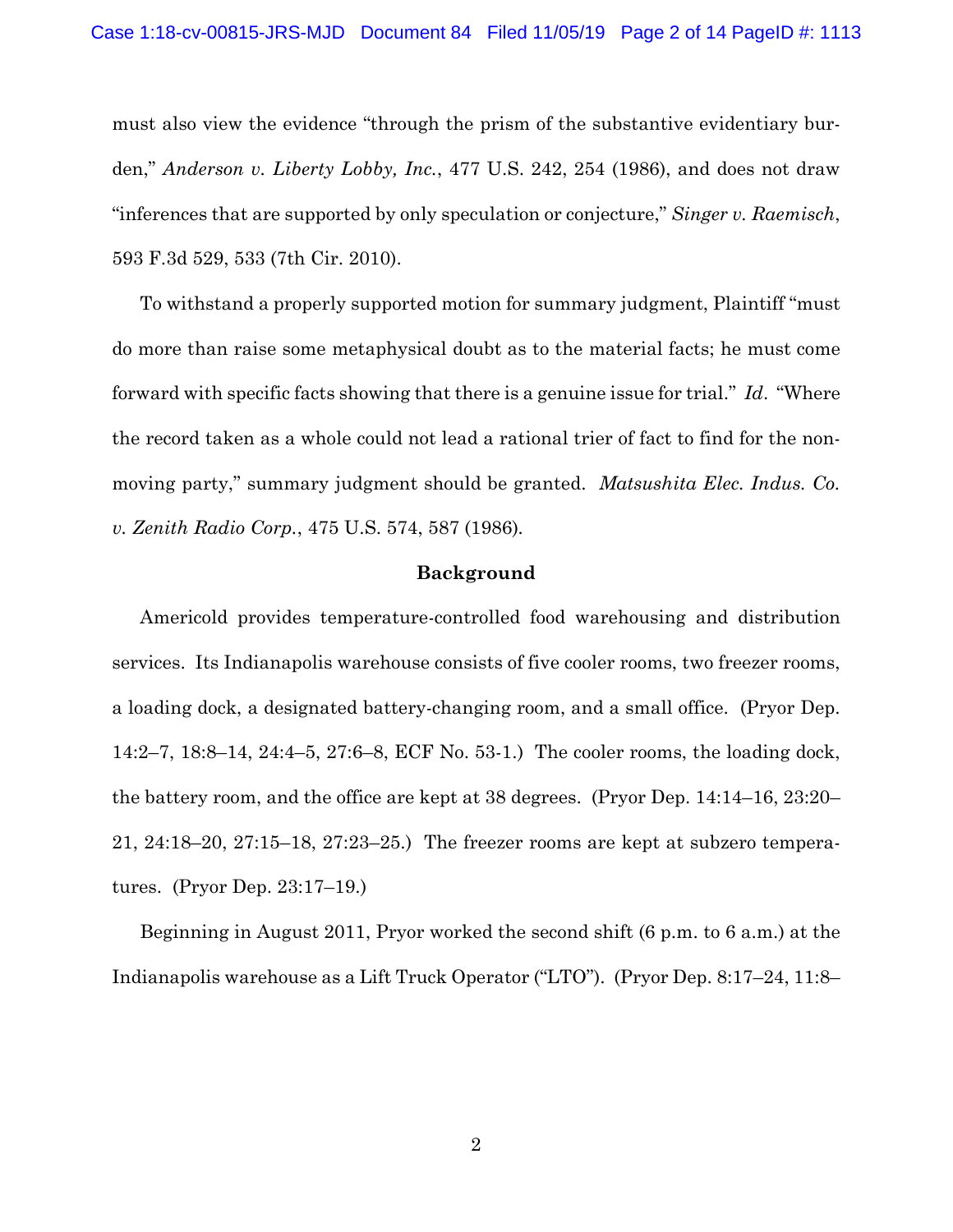10.) According to the job description, the LTO job classification's physical requirements include "Constant (67%-100% of the time)" exposure to "Temperature Extreme," described as "Freezer zero – negative 5 degrees." (ECF No. 53-15 at 3.)

Within the LTO job title, there were various positions. The order selector (evidently also referred to as "picker") picked the various items for an order from the various rooms, wrapped the order on a skid, and placed the skid in a pick-up spot. (Pryor Dep. 21:15–18.) The runner picked up skids from the pick-up spot and took them to the dock. (Pryor Dep. 21:16–18, 24:6–10.) The loader put the skids on the trucks. (Pryor Dep. 24:6–17.) The stocker refilled the bins when they ran out of product. (Pryor Dep. 66:4–9.) The battery changer changed the batteries on the forklifts. (Pryor Dep. 20:2–4.)

Those positions were awarded through a bidding process based on seniority and training as provided in the collective bargaining agreement. (Devney Decl. ¶ 6; ECF No. 53-8 at 9.) Pryor testified that if an LTO wanted a particular position—*e.g.*, stocker or loader—the employee would bid on an open position under the union contract. (Pryor Dep. 67:25–68:22.) Pryor further testified that he had "no idea" whether those positions were awarded based on seniority. (Pryor Dep. 68:16–18, 68:23–25.) Pryor never bid on a position while at Americold. (Pryor Dep. 28:7–12, 69:1–5.)

Pryor worked as an order selector. (Pryor Dep. 21:15–18.) The controller, who worked in the office, sent the orders to the computer mounted to Pryor's lift truck. (Pryor Dep. 22:4–13.) Pryor's job was to retrieve the items in the order, wrap the order on a skid, and place the skid in a pick-up spot. As an order selector, Pryor did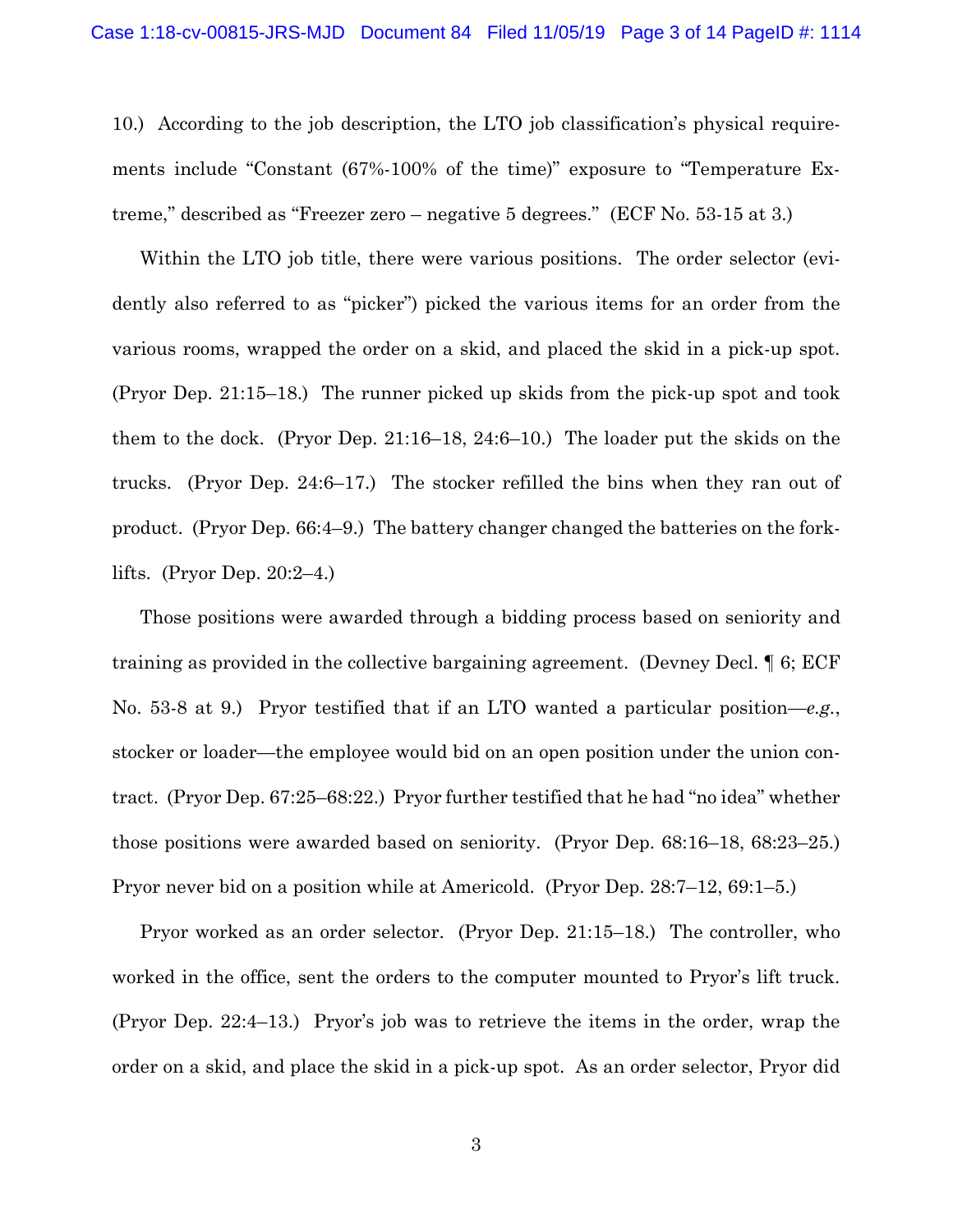not work in a particular room but instead would "go to various rooms." (Pryor Dep. 21:19–21.) "The order could have product in every room from 7 to 1 to be completed. Sometimes it would just be the freezer." (Pryor Dep. 21:24–22:2.) The amount of time spent in each room varied greatly because "[e]ach room had a particular amount of product that had to be picked. . . . [I]t depended on how fast [the LTO] could pick the order." (Pryor Dep. 23:8–16.) The percentage of time spent in the freezer area varied from day to day for Pryor and all order selectors. (Pryor Dep. 29:3–14.) Pryor elaborated, "[A]ny given time they, the orders will fluctuate from room to room. You are not going to be in there every day, every hour of the day." (Pryor Dep. 78:6–9.) Similarly, John Devney testified that, in a typical day, an LTO "could work anyplace in the warehouse," that no LTOs work exclusively in the cooler, but that an LTO could work in the cooler for an entire shift "if you get lucky." (Devney Dep. 22:3–13.) Pryor and another former order selector, David Williams, testified that a handful of order selectors worked exclusively in the coolers, though neither Pryor nor Williams identified anyone by name. Pryor further testified that the cooler-only job "had a title under the contract with the union," (Pryor Dep. 74:2–6), but Williams stated that such assignments were given at the start of each shift, (Williams Decl. ¶¶7–8).

The other LTO positions—runner, loader, stocker—involved less time in the freezers. The loaders and runners worked in areas kept at the same temperature as the coolers. The stocker would be exposed to the freezer for less time than an order selector because "pickers have sometimes forty-five lines to pick so that is forty-five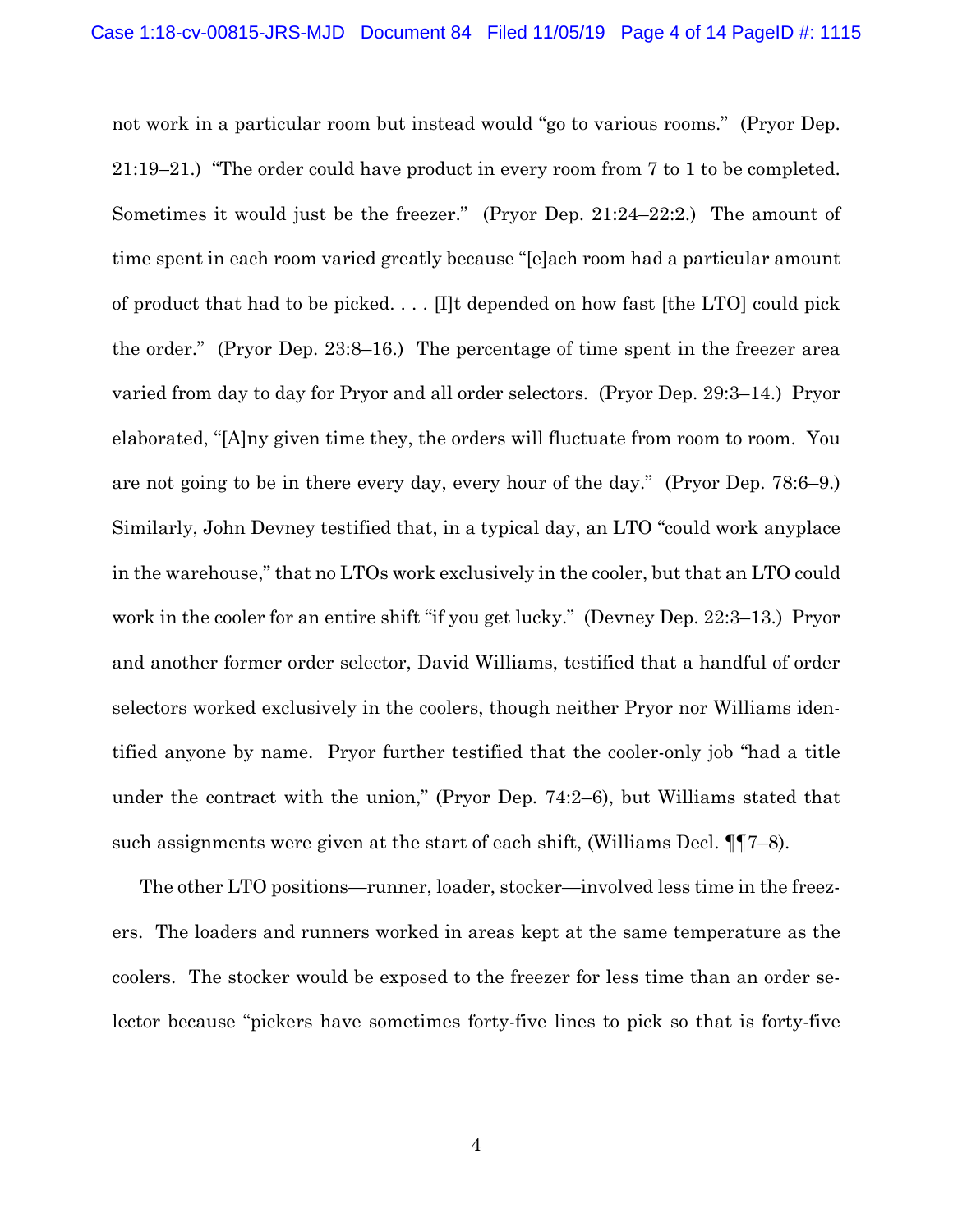different locations you are going to pick from. A stocker would bring product from the dock into the freezer, place it in the location and then exit." (Pryor Dep. 71:2–12.)

In October 2013, Pryor suffered severe frostbite on his left hand after he spent three-quarters of a shift in the freezer with defective gloves. (Pryor Dep. 33:9–35:3; ECF No. 53-3 at 2.) As a result of the frostbite, subsequent exposure to the freezer's extreme cold caused pain and risked further injury. (Pryor Dep. 51:10–15.) Pryor was out for several months and received worker's compensation through October 1, 2014. (Pryor Dep. 40:13–25, 42:22–43:7.) While on worker's compensation, Pryor visited several doctors who imposed temporary restrictions barring Pryor from working in "deep cold." (Pryor Dep. 46:22–47:4, 48:24–49:6, 49:24–50:7, 50:21–51:3.)

Americold's Safety Supervisor John Devney asked Pryor to return to work, and Pryor returned in April 2014 for about eight and a half days under Americold's "return-to-work" or "alternate duty" program. (Pryor Dep. 62:1–24, 92:2–14; Devney Dep. 16:8–12, 17:3–8.) Alternate duty is limited to six months. (Devney Dep. 29:9– 23.) While on alternate duty, Pryor worked with Devney to see whether Pryor could work in the freezer. (Pryor Dep. 63:3–19.) Pryor was allowed to leave the freezer to warm up as often as necessary. (Pryor Dep. 63:13–19.) Pryor wore three layers of gloves while working in the freezer, but even with three layers, Pryor would have to leave the freezer after twenty-five to thirty minutes due to pain in his fingers. (Pryor Dep. 64:2–22.)

After Pryor's stint in alternate duty, he and his doctor agreed that Pryor should avoid working in the freezer. (Pryor Dep. 65:9–18.) Pryor's doctor subsequently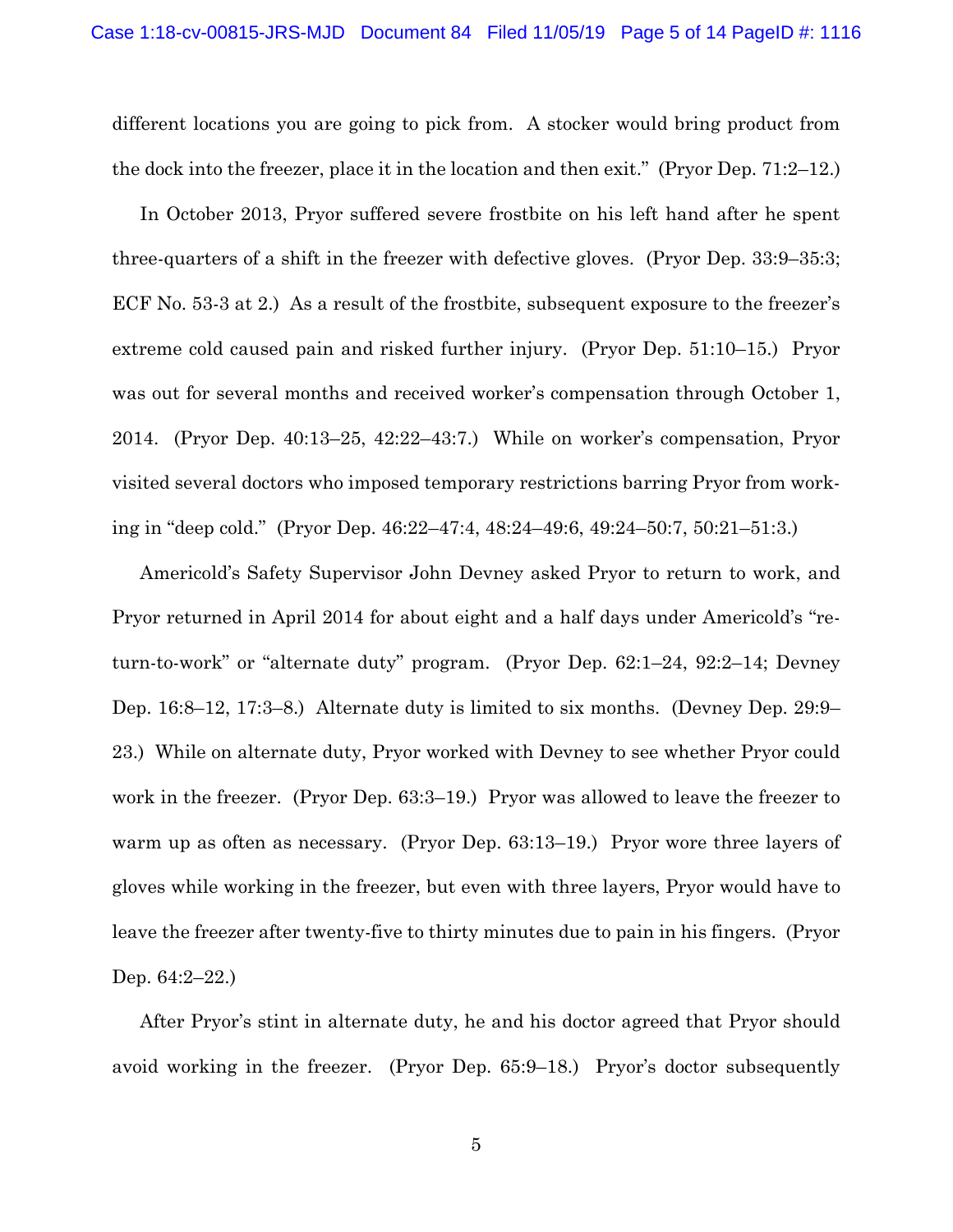placed Pryor on temporary restriction of exposure to the freezer for no more than thirty minutes per hour. (Pryor Dep.78:4–15, 79:2–80:8, 81:12–25, 82:10–19, 83:4– 13.) At Devney's request, Pryor returned to work at Americold again for a few days in the beginning of July 2014. (Pryor Dep. 133:5–10, 144:17–25.) Pryor spent those days removing trash and pallets from the freezer. (Pryor Dep. 145:1–5.) Pryor was able to work most of the day in the freezer, taking breaks to warm up. (Pryor Dep. 146:3–12.) Pryor was supposed to wait for a phone call from Devney about whether Pryor would return to work. (Pryor Dep. 147:12–25.) On July 9, 2014, Pryor's doctor determined that Pryor had reached maximum medical improvement and released Pryor to work with a permanent restriction of exposure to the freezer for no more than thirty minutes *per workday*. (Pryor Dep. 85:16–86:5.)

Pryor did not return to work at Americold. (Pryor Dep. 88:25–89:2.) In August 2015, Pryor began working for Elwood Staffing, a temp agency. (Pryor Dep. 118:17– 23.) Elwood Staffing placed Pryor at Epson Computer, where he became a full-time employee in January 2016. (Pryor Dep. 117:2–4, 118:14–119:5.) In June 2016, Americold terminated Pryor's employment for failure to return from leave, with a termination date of February 16, 2016. (Hollingsworth Dep. 26:12–22; ECF No. 53-14 at 2– 4.)

In 2014 and 2015, Americold hired new employees in Indianapolis for several positions: Busdriver/WavePlanner, Wave Planner, Clerk, Dock Clerk, Warehouse Order Selector, Order Selector, Shipping/Receiving Associate, Human Resources Asso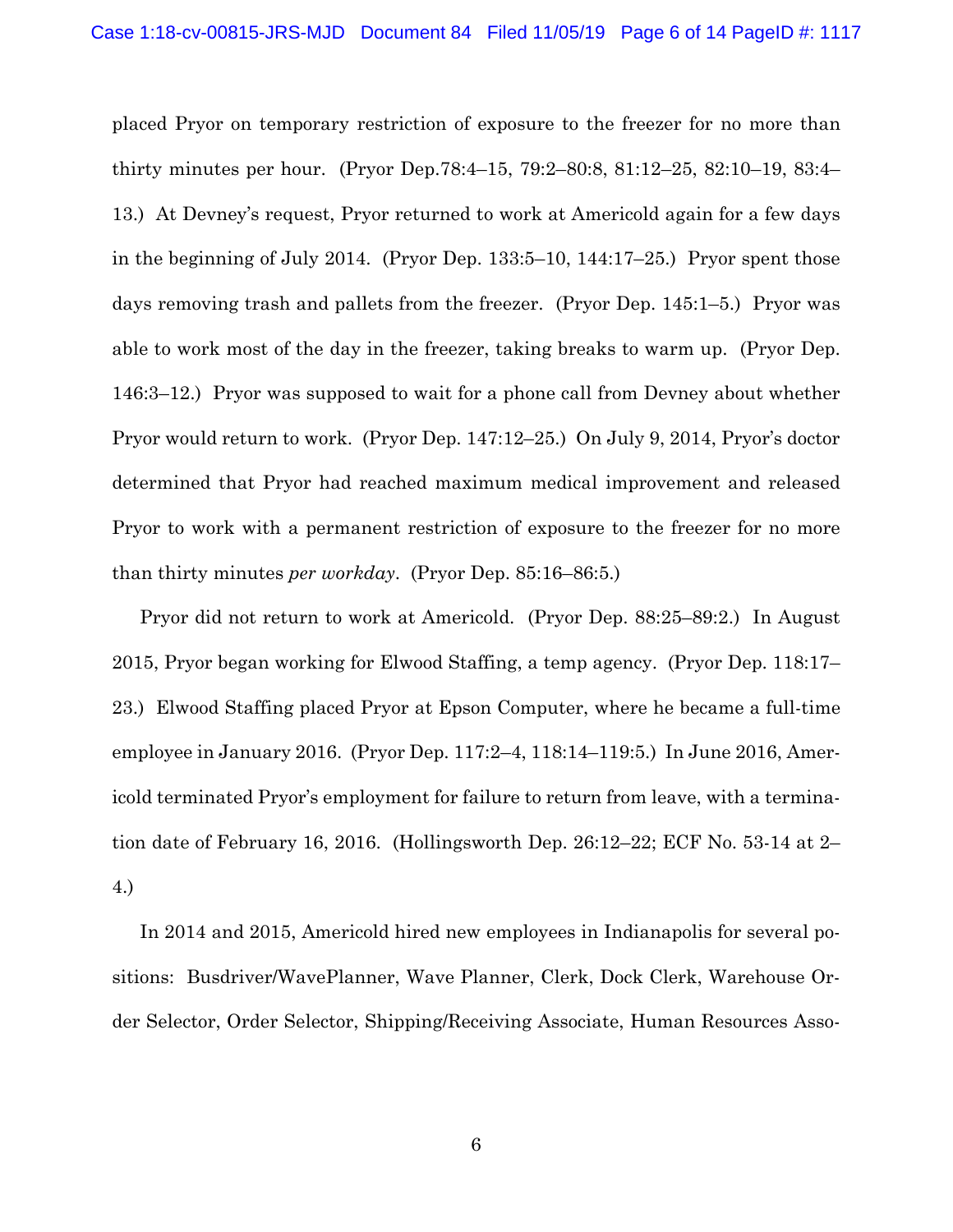ciate, Human Resources Assistant, Maintenance Helper / Battery Changer, PSM Associate, SuperUser Indy, Office Generalist, Administrative Assistant, Maintenance Apprentice Technician, and Sanitation. (ECF No. 73-15.) The record contains no evidence about the qualifications for or essential functions of these positions.

#### **Discussion**

The ADA's protections apply only if the employee is a "qualified individual." *See*  42 U.S.C. § 12112(a). An individual is "qualified" within the meaning of the ADA only if he is able "with or without reasonable accommodation, [to] perform the essential functions of the employment position such individual holds or desires." 42 U.S.C. § 12111(8). Under the ADA, "reasonable accommodation" may include:

- (A) making existing facilities used by employees readily accessible to and usable by individuals with disabilities; and
- (B) job restructuring, part-time or modified work schedules, *reassignment to a vacant position*, acquisition or modification of equipment or devices, appropriate adjustment or modifications of examinations, training materials, policies, the provision of qualified readers or interpreters, and other similar accommodations for individuals with disabilities.

Id. § 12111(9) (emphasis added). Americold contends that Pryor was not a "qualified" individual" within the meaning of the ADA because he could not perform the essential duties of an LTO with or without a reasonable accommodation. Pryor disagrees. At issue is whether working in the freezer was an essential function of an LTO at Americold and whether reassignment to a position not involving freezer exposure was a reasonable accommodation.

To determine whether a particular duty is an essential function, the ADA directs courts to consider "the employer's judgment as to what functions of a job are essential,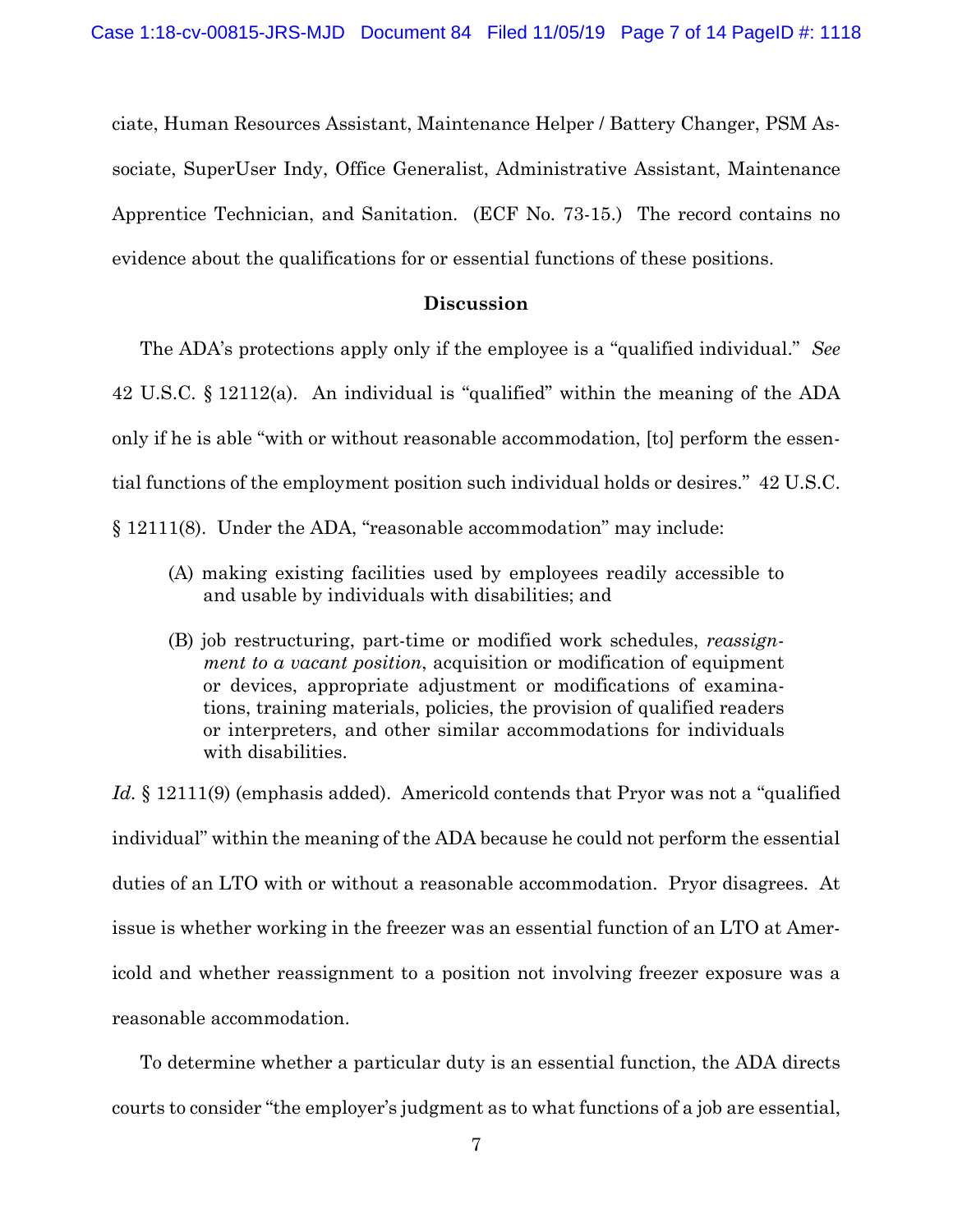and if an employer has prepared a written description before advertising or interviewing applicants for the job, this description shall be considered evidence of the essential functions of the job." 42 U.S.C. § 12111(8). The Seventh Circuit considers "the employee's job description, the employer's opinion, the amount of time spent performing the function, the consequences for not requiring the individual to perform the duty, and past and current work experiences." *Gratzl v. Office of Chief Judges of 12th, 18th, 19th & 22nd Judicial Circuits*, 601 F.3d 674, 679 (7th Cir. 2010) (quoting *Ammons v. Aramark Uniform Servs., Inc.*, 368 F.3d 809, 819 (7th Cir. 2004)). "We presume that an employer's understanding of the essential functions of the job is correct, unless the plaintiff offers sufficient evidence to the contrary." *Id.*; *see also Jackson v. City of Chicago*, 414 F.3d 806, 811 (7th Cir. 2005) ("We shall not second guess the employer's judgment as to the essential functions of a position.") (internal quotation marks omitted).

Picking items from the freezer was an essential function of Pryor's position as an LTO order selector. Americold understood the job to require substantial exposure to freezer temperatures. (Hollingsworth Dep. 33:23–34:1 ("And thirty minutes in the freezer or refrigerator in a frozen warehouse is just not something we could accommodate in his current job. It doesn't meet the essential functions of his job.").) The LTO job description included the physical requirement of "Constant (67%-100% of the time)" exposure to "Temperature Extreme," described as "Freezer zero – negative 5 degrees." (ECF No. 53-15 at 3.) Pryor testified that, though it varied day to day, he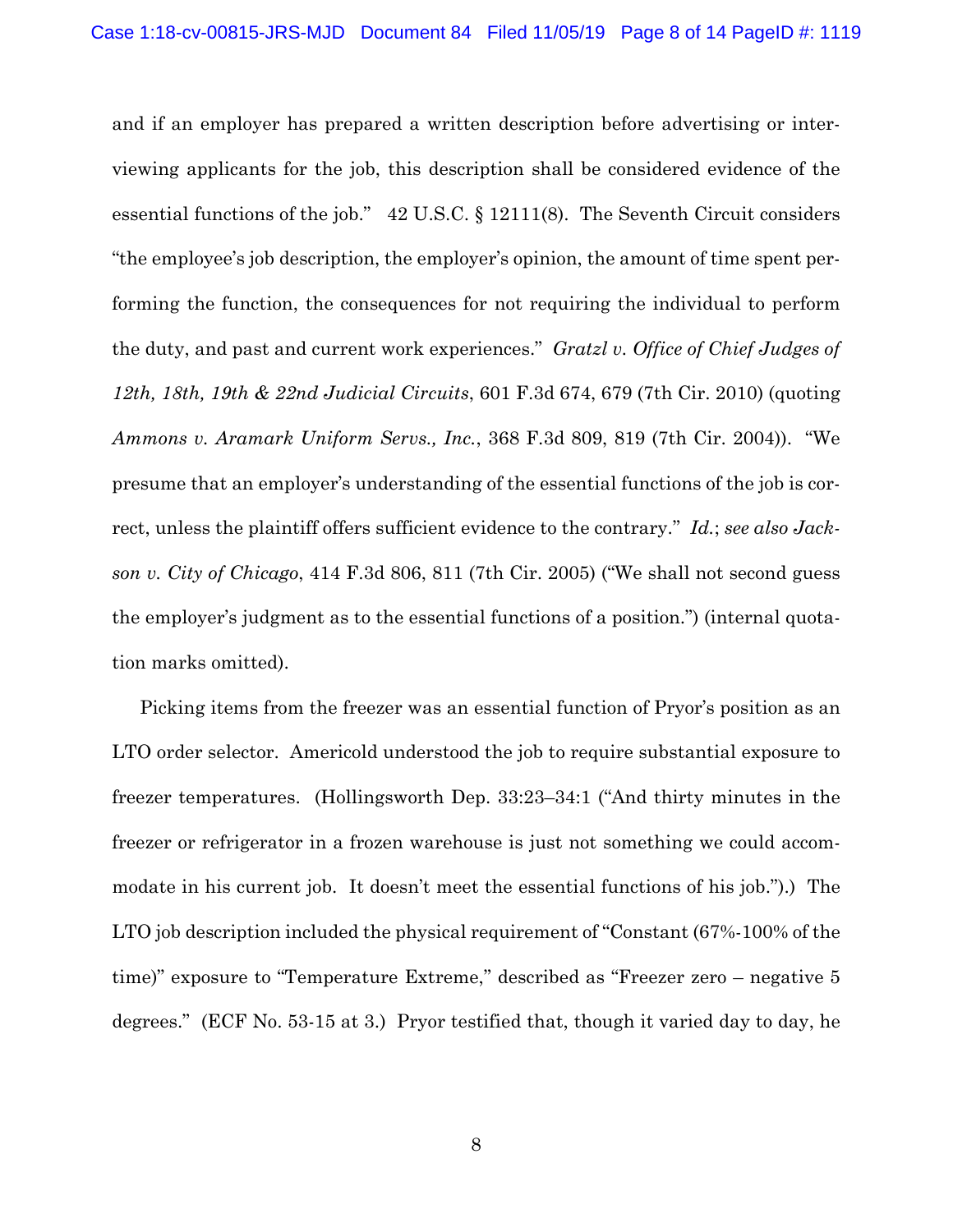sometimes worked solely in the freezer. (Pryor Dep. 21:24–22:2.) Indeed, on the day of his injury, Pryor spent three-quarters of his shift in the freezer.

In *Shell v. Smith*, 789 F.3d 715 (7th Cir. 2015), the plaintiff was terminated because his disability prevented him from obtaining a CDL or driving a bus, which were listed in the job description for the plaintiff's Mechanic's Helper position. But the plaintiff had held the position for 12 years without driving a bus, and there was testimony that Mechanic's Helpers did not perform such tasks even before the plaintiff had been hired. The Seventh Circuit concluded that "a jury could find that restructuring the task of driving a bus was a reasonable response to a non-essential function of the Mechanic Helper's position rather than a reassignment of an essential duty." *Id.* at 721. In *Kaufmann v. Petersen Health Care VII, LLC*, 769 F.3d 958, the plaintiff, a hairdresser at a nursing home, estimated that she spent 1.71 hours of her 35-hour workweek wheeling residents to and from the beauty parlor. *Id.* at 961. Her employer estimated that the plaintiff spent two-thirds of her workweek wheeling wheelchairs. *Id.* at 962. After surgery, the plaintiff's work restrictions prevented her from pushing wheelchairs, and her employment was terminated. The Seventh Circuit held that summary judgment was inappropriate because pushing wheelchairs "wasn't essential if it was so small a part that it could be reassigned to other employees at a negligible cost to the employer." *Id.* at 962. Here, unlike *Shell*, the job description is consistent with Pryor's experience: though it varied by the day, Pryor sometimes worked entire shifts in the freezer and spent three-quarters of a shift in the freezer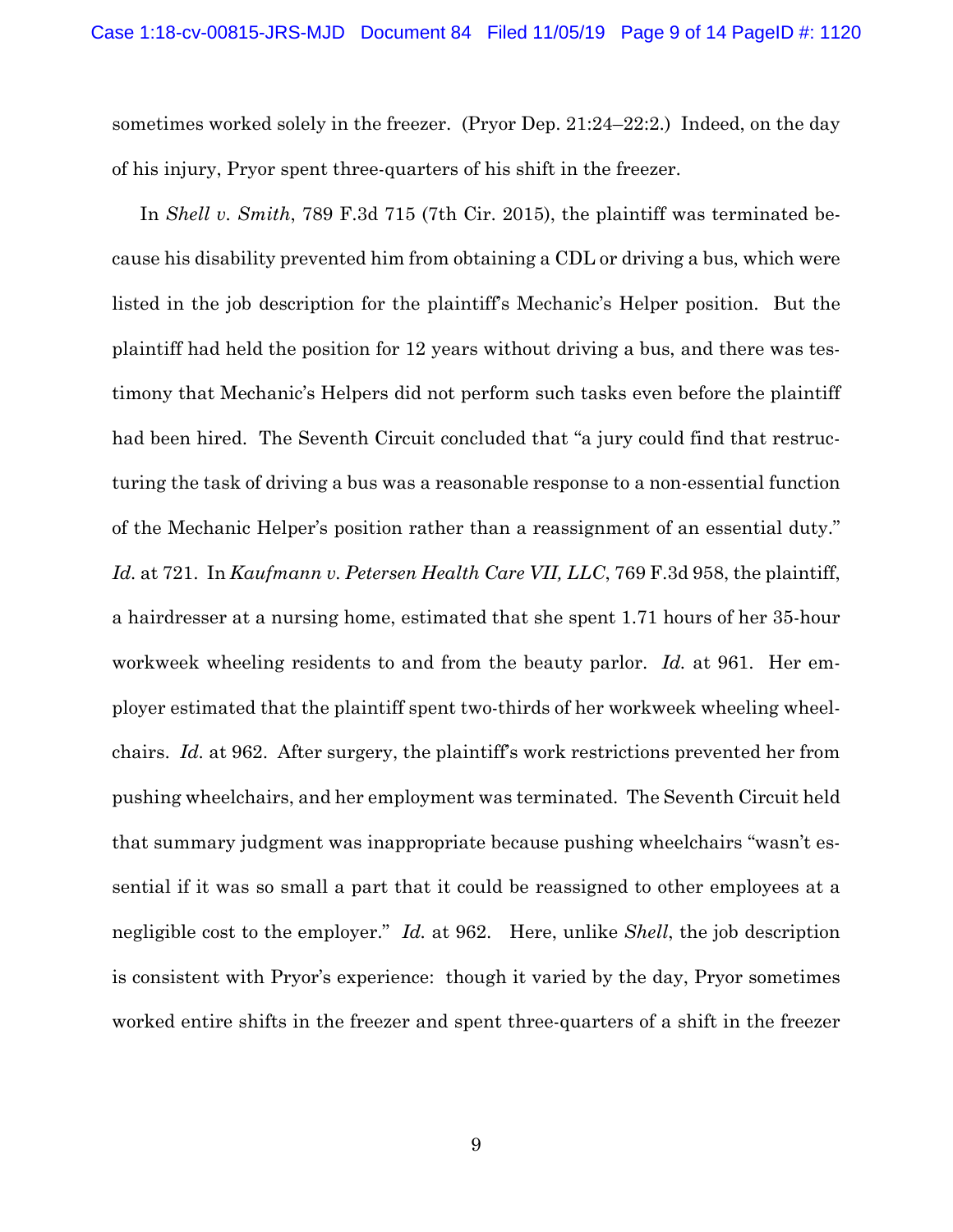when he suffered his injury. And unlike *Kaufmann*, Pryor's testimony suggests that his time working in the freezer was substantial.

But Pryor also testified that some LTO order selectors—four of the thirty or so LTOs on his shift—worked only in the cooler. (Pryor Dep. 19:12–20, 74:16–23.) David Williams stated in his declaration that some LTOs would be assigned each day to pick orders only in the cooler. (Williams Decl. ¶ 8.) Neither Pryor nor Williams identified any cooler-only LTO order selector by name; nor did they identify the name of the position; nor did they testify whether any such position was temporary (*e.g.*, alternate duty) or permanent (though Williams's declaration indicates the assignments lasted for just a single shift). In *Dargis v. Sheahan*, 526 F.3d 981, 987 (7th Cir. 2008), the plaintiff, a correctional officer, argued that inmate contact was not an essential function because there were officers who were placed in positions to avoid inmate contact. The plaintiff identified three such officers by name and further identified the reasons those officers were given such assignments. Yet the Seventh Circuit held that the plaintiff's testimony was "insufficient to create a genuine issue of material fact on the point" because he "set forth no evidence tending to establish that any of these officers needed to avoid all inmate contact at all times, as in his own case," and his statements "tell us very little about the other officers' conditions, the reasons for their assignment, or the completeness of their isolation from inmates." *Id.* Pryor's and Williams's statements provide far less information than the statements at issue in *Dargis*. Ac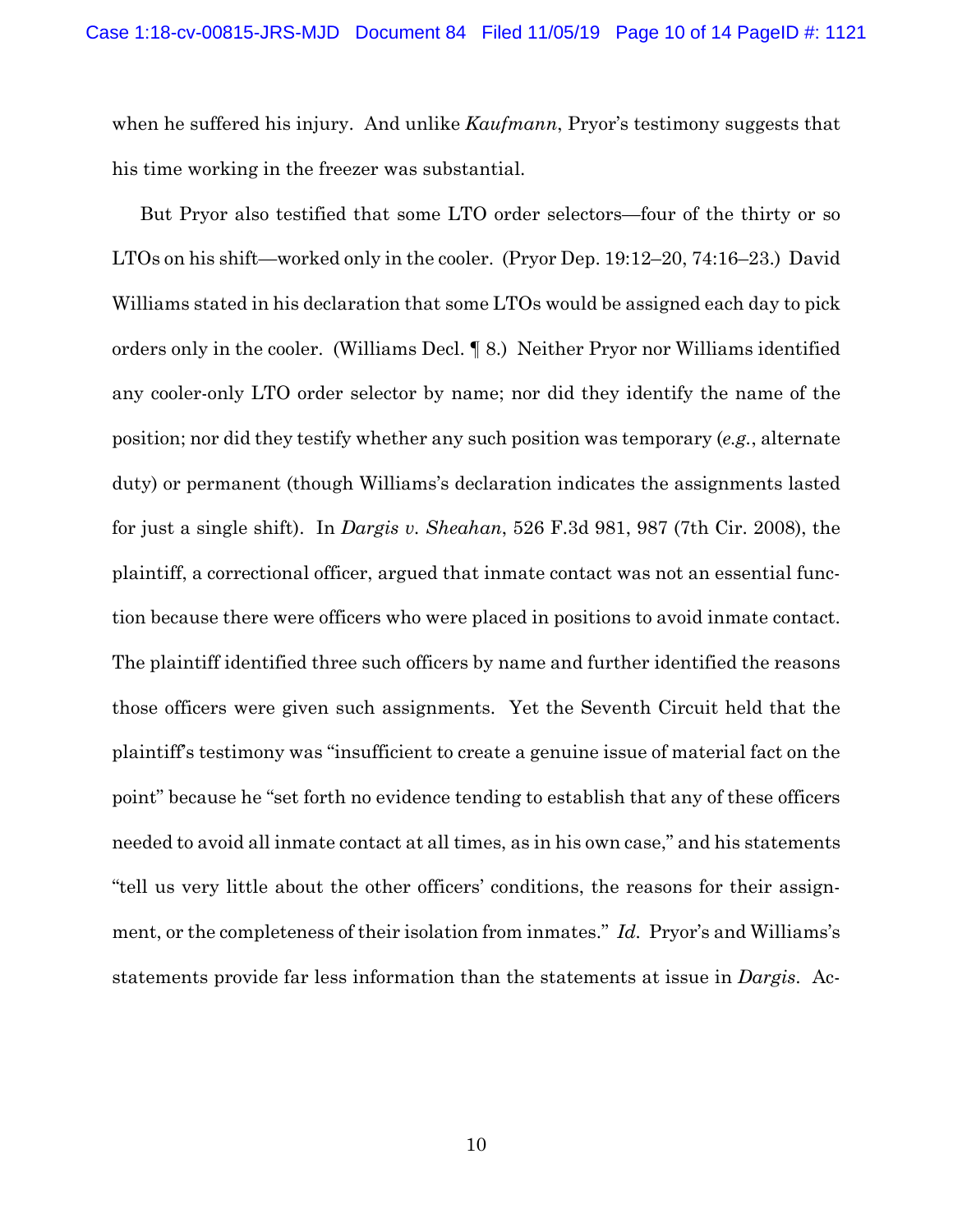cordingly, Pryor's and Williams's testimony that some unidentified LTO order selectors only picked in the cooler does not create a genuine issue of material fact on whether freezer exposure was an essential function of the LTO position.

It is undisputed that Pryor was unable to work in the freezer for more than thirty minutes per day, so he could not perform the essential functions of his LTO order selector position without reasonable accommodation. He is therefore a "qualified individual" under the ADA only if he could perform the essential functions *with* reasonable accommodation.

Pryor contends that reassignment to a non-freezer position constitutes a reasonable accommodation. Reassignment may be a reasonable accommodation, but only if there is a vacant position for which the plaintiff qualifies. "It is the plaintiff's burden to show that a vacant position exists for which he was qualified." *Ozlowski v. Henderson*, 237 F.3d 837, 840 (7th Cir. 2001). "If such a position is available, then the court may consider whether failure to provide that accommodation was due to a breakdown in the interactive process." *Jackson v. City of Chicago*, 414 F.3d 806, 813 (7th Cir. 2005). Plaintiff has identified several LTO positions that he could have filled despite his injury—runner, loader, and stocker. But there is no evidence that any of those positions were vacant. *See Dargis*, 526 F.3d at 987–88 ("even if the Sheriff's Office did assign some officers to positions where they were able to avoid inmate contact completely, Dargis's testimony does not show that such a position was available when he sought reinstatement"). Moreover, even if Pryor had identified a vacancy, those positions were governed by the union contract, which required that they be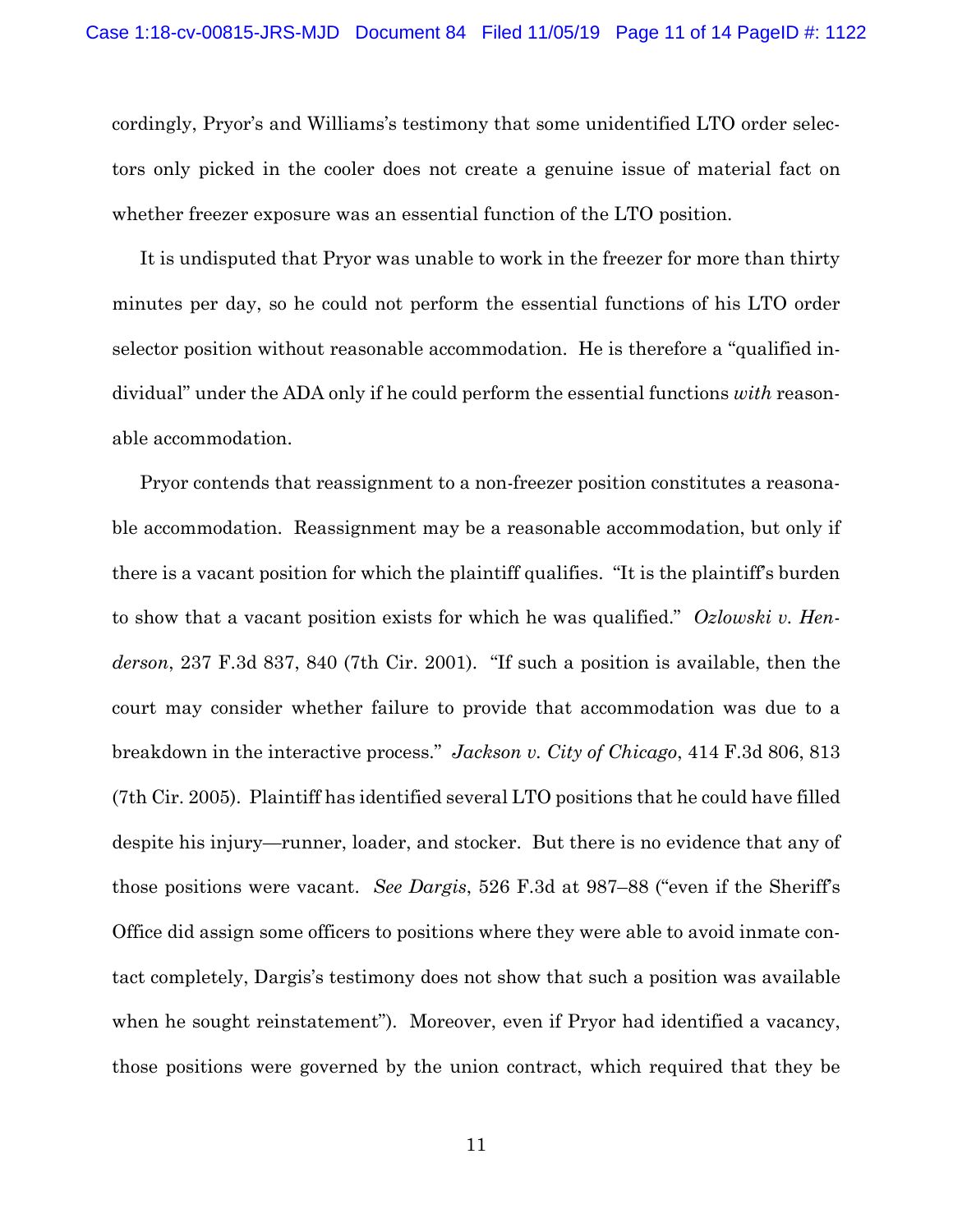filled according to seniority. An accommodation is not ordinarily reasonable if it would violate the rules of a seniority system. *U.S. Airways, Inc. v. Barnett*, 535 U.S. 391, 406 (2002). "[T]he plaintiff must bear the burden of showing special circumstances that make an exception from the seniority system reasonable in the particular case." *Id.* at 405–406.

Pryor also points to evidence that some order selectors worked only in the cooler. If the cooler-only order selector was a permanent position, as Pryor testified, (Pryor Dep. 74:2–6), there is no evidence of any vacancy. The ADA does not require an employer to create a new position or transfer another employee to create a vacancy. *Gile v. United Airlines, Inc.*, 213 F.3d 365, 374 (7th Cir. 2000). If, on the other hand, the cooler-only work was a temporary assignment—lasting only a single shift, as Williams's declaration indicates—the ADA does not require an employer to transfer a disabled employee to a temporary position on a permanent basis. *Gratzl*, 601 F.3d at 681.

Similarly, though Plaintiff has identified several positions that were vacant—administrative assistant, dock clerk, wave planner, PSM associate, human resources associate, etc.—there is no evidence that Plaintiff was qualified for any of those positions. *See DePaoli v. Abbott Labs.*, 140 F.3d 668, 675 (7th Cir. 1998) ("Because she did not propose *any* alternative job for which she satisfied Abbott's prerequisites and whose essential functions she could perform, we conclude that Abbott was entitled to summary judgment."); *Ozslowski*, 237 F.3d at 841 ("even if we assume that the list contains every position vacant during the time period in which Ozlowski requested a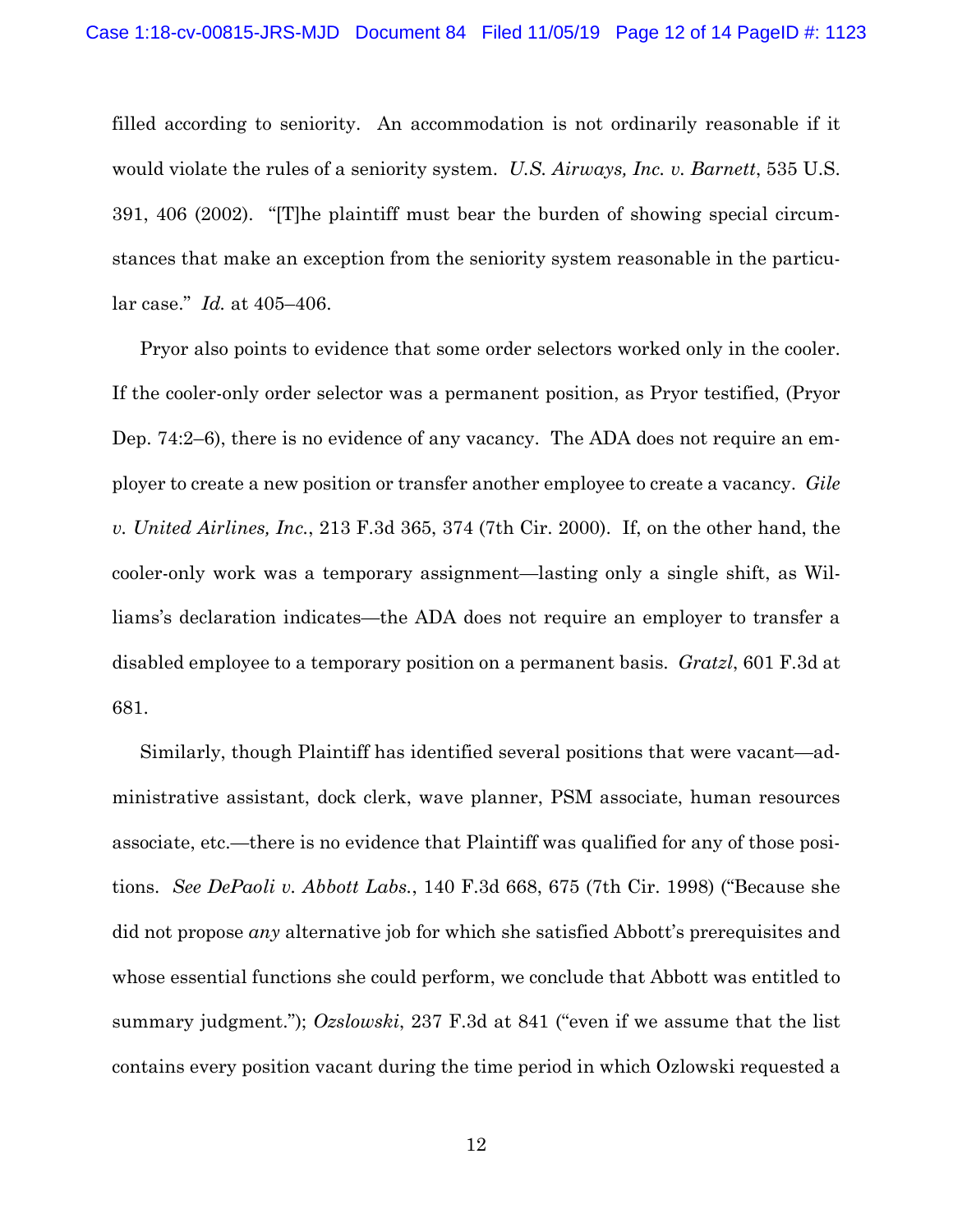reasonable accommodation, he presented no evidence, other than his own statements, that he was qualified to perform any of these positions"). Pryor therefore fails to create a genuine issue of material fact whether reassignment was a reasonable accommodation.

Much of Plaintiff's brief deals with the breakdown of the interactive process. "[A]n employer's refusal to interact has a tendency to curtail the record, which in turn can frustrate judicial review. But regardless of the state of the record, an employer's failure to engage in the required interactive process need not be considered if the employee fails to present evidence sufficient to reach the jury on the question of whether she was able to perform the essential function of her job with an accommodation." *Stern v. St. Anthony's Health Ctr.*, 788 F.3d 276, 293 (7th Cir. 2015); *see also Majors v. General Elec. Co.*, 714 F.3d 527, 535 (7th Cir. 2013) ("This record wouldn't allow a finding that Ms. Majors was a qualified individual, so whether the discussion between GE and Ms. Majors was sufficiently interactive is immaterial."). As Pryor has not presented sufficient evidence that he was able to perform the essential functions of his job with a reasonable accommodation, he has not established that he was a "qualified individual." *See id.* Americold is therefore entitled to summary judgment.